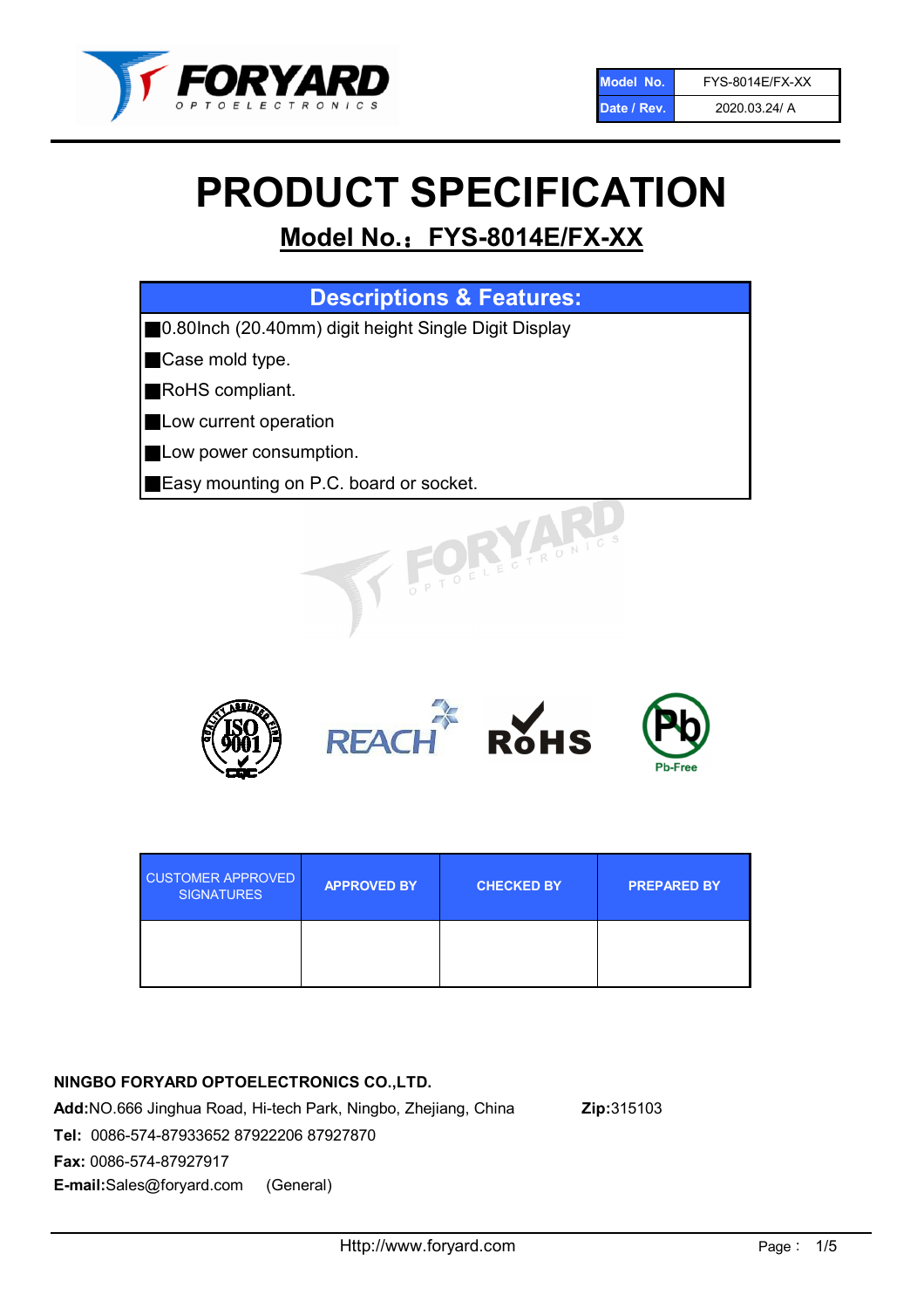

| Model No.   | <b>FYS-8014E/FX-XX</b> |
|-------------|------------------------|
| Date / Rev. | 2020.03.24/ A          |

# Model No.: FYS-8014E/FX-XX

# ■ -XX: REF Surface / Epoxy color

| Color<br><b>Number</b>   |                        |                           |               |                |
|--------------------------|------------------------|---------------------------|---------------|----------------|
| <b>REF Surface Color</b> | $\bigcap$ White        | ○ Black  ○ Gray           | $\circ$ Red   | ○ Green        |
| <b>Epoxy Color</b>       | $\bigcirc$ Water Clear | $\circ$ White $\circ$ Red | $\circ$ Green | $\circ$ Yellow |

## ■ Mechanical Dimensions



#### Notes:

- 1. All pins are Φ0.50[.020]mm
- 2. Dimension in millimeter [inch], tolerance is ±0.25 [.010] and angle is ±1° unless otherwise noted.
- 3. Bending≤Length\*1%.
- 4.The specifications,characteristics and technical data described in the datasheet are subject to change without prior notice.
- 5.The drawing is different from the actual one, please refer to the sample.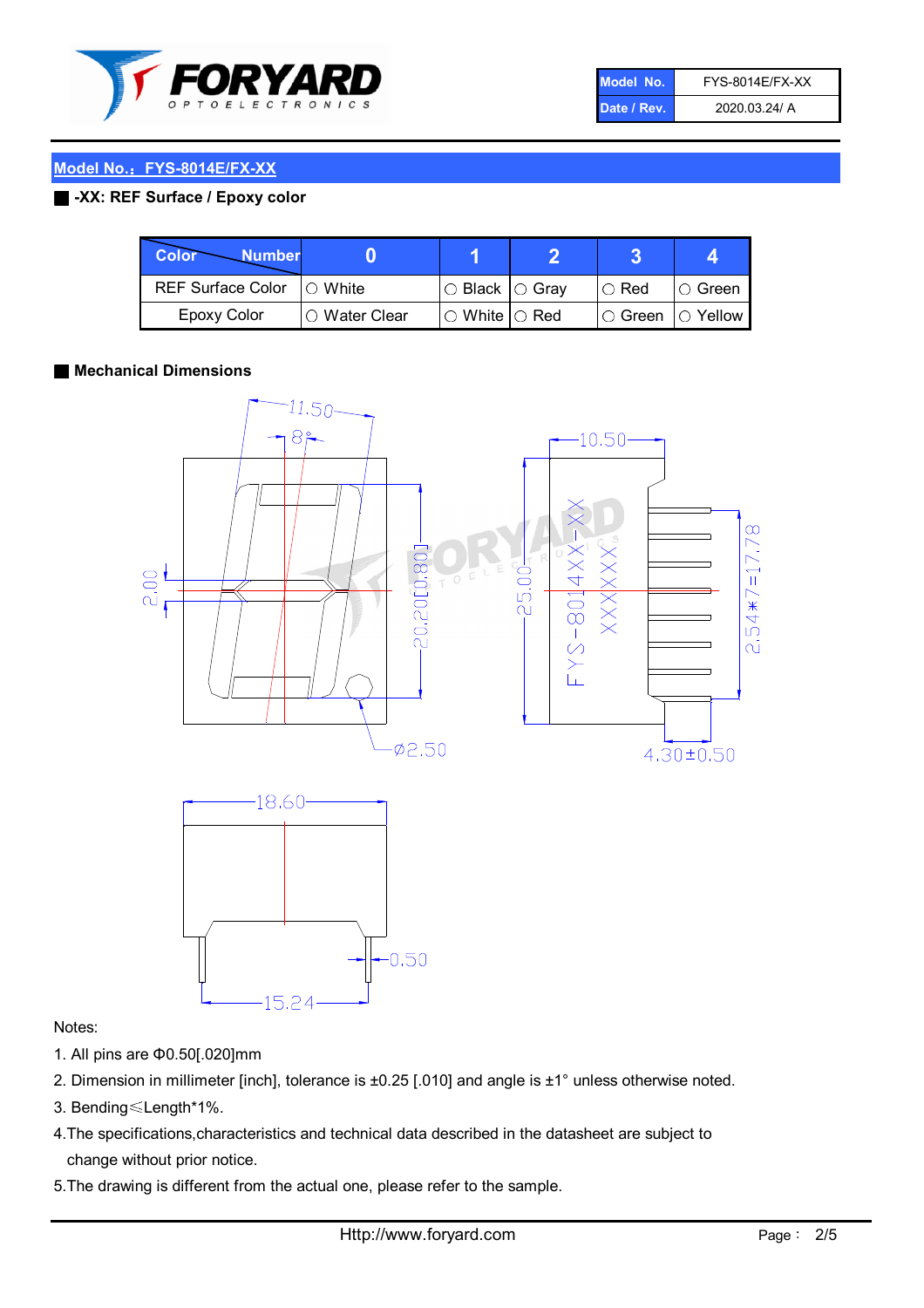

| Model No.   | <b>FYS-8014E/FX-XX</b> |
|-------------|------------------------|
| Date / Rev. | 2020.03.24/ A          |

# Model No.: FYS-8014E/FX-XX

# ■ All Light On Segments Feature & Pin Position



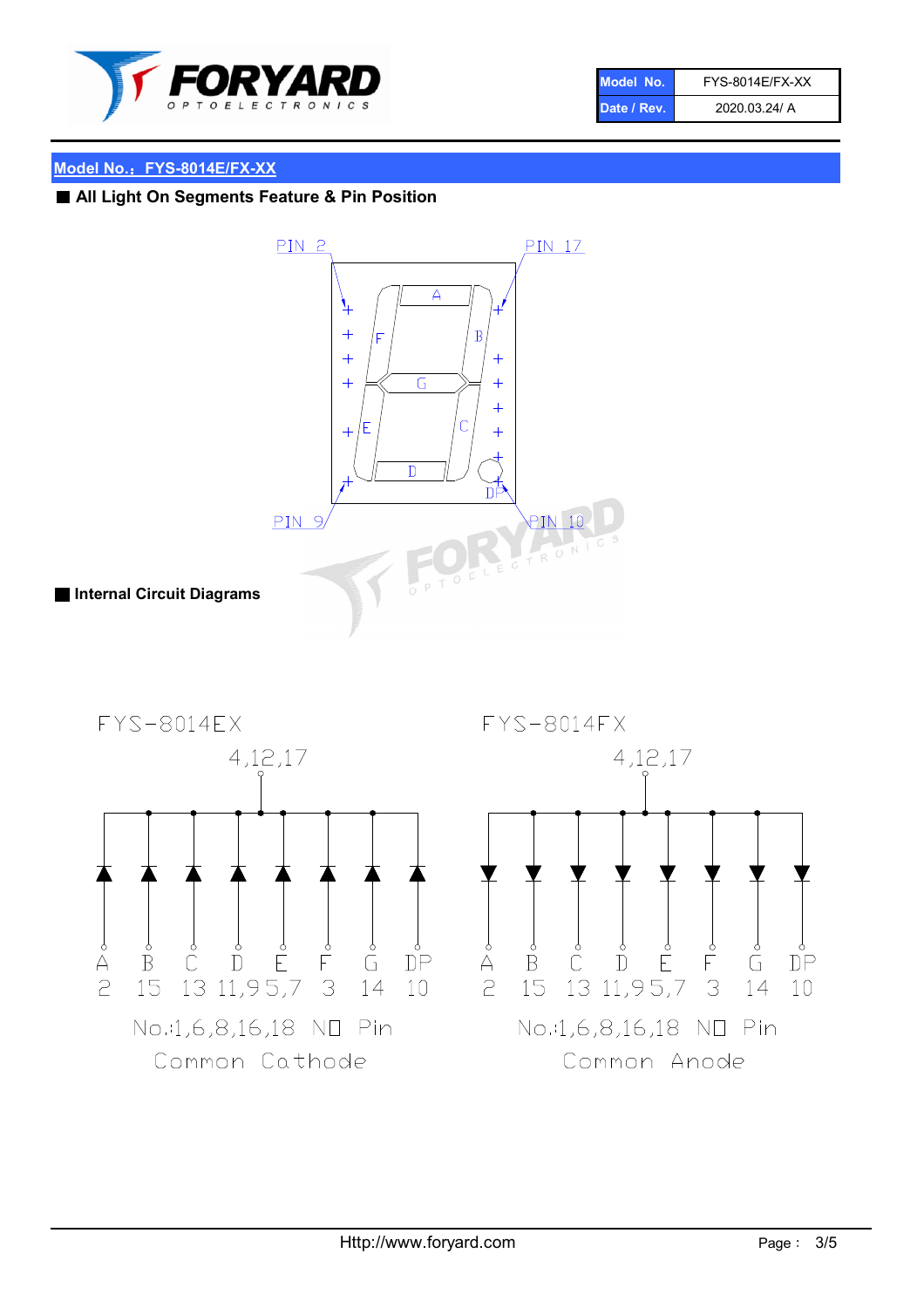

| Model No.   | <b>FYS-8014E/FX-XX</b> |
|-------------|------------------------|
| Date / Rev. | 2020.03.24/ A          |

(Ta=25℃)

# Model No.: FYS-8014E/FX-XX

#### Absolute maximum

| solute maximum ratings       |               |                       |              |            | (Ta=25℃)    |
|------------------------------|---------------|-----------------------|--------------|------------|-------------|
| <b>Parameter</b>             | <b>Symbol</b> | <b>Test Condition</b> | <b>Value</b> |            |             |
|                              |               |                       | <b>Min</b>   | <b>Max</b> | <b>Unit</b> |
| Reverse Voltage              | VR            | $IR = 30$             | 5            |            |             |
| <b>Forward Current</b>       | ΙF            |                       |              | 30         | mA          |
| Power Dissipation            | Pd            |                       |              | 100        | mW          |
| <b>Pulse Current</b>         | Ipeak         | Duty=0.1mS,1KHz       |              | 150        | mA          |
| <b>Operating Temperature</b> | Topr          |                       | $-40$        | $+85$      | °C          |
| Storage Temperature          | Tstr          |                       | $-40$        | $+85$      | °C          |

# ■ Electrical-Optical Characteristics

## ● Color Code & Chip Characteristics:(Test Condition:IF=10mA)

Typ Max S | Hi $\textsf{Red}$  | AlGaInP | 660nm LE 20nm | 2.00 | 2.50 D | Super Red | AIGaAs/DH | 650nm | 20nm | 2.00 | 2.50 E | Orange | GaAsP | 625nm | 35nm | 2.00 | 2.50 A | Amber | GaAsP | 610nm | 35nm | 2.00 | 2.50 Y | Yellow | GaAsP | 590nm | 35nm | 2.00 | 2.50 G Yellow Green AIGaInP | 570nm | 10nm | 2.00 | 2.50 3.00 3.80 3.00 3.80 W | White | InGaN/GaN | X=0.29,Y=0.30 |CCT:9500K| 3.00 | 3.80 UHR Ultra Hi Red | AlGaInP | 640nm | 20nm | 2.00 | 2.50 UR | Ultra Red | AlGaInP | 635nm | 20nm | 2.00 | 2.50 UE Ultra Orange | AIGaInP | 625nm | 20nm | 2.00 | 2.50 UA Ultra Amber | AIGaInP | 610nm | 20nm | 2.00 | 2.50  $UV$  Ultra Yellow  $\vert$  AlGaInP  $\vert$  590nm  $\vert$  20nm  $\vert$  2.00  $\vert$  2.50  $\text{UG}$  Ultra Yellow Green | AIGaInP | 570nm | 30nm | 2.00 | 2.50 PG Pure Green | InGaN | 520nm | 36nm | 3.00 | 3.80 30nm 3.00 3.80 30nm 3.00 3.80 UW |Ultra White | InGaN/GaN | X=0.29,Y=0.30 |CCT:9500K| 3.00 | 3.80 40~85 60~120~180 40~70 Segment-to-Segment Luminous Intensity ratio(Iv-M) 1.5:1 610nm 9~20(mw) 350~450 470nm 120~180 120~180 Ultra Blue InGaN/GaN InGaN/GaN 9~20(mw) 20~50 280~600 570nm | 30nm | 2.00 | 2.50 | 20~60 470nm 590nm InGaN/GaN B Blue I InGaN 570nm | 10nm | 2.00 | 2.50 | 10~20 30~105 30~135 460nm 520nm Ultra brightness **AlGaInP** AlGaInP 60nm AlGaInP 640nm Peak Wave Length $(\lambda_{\rm P})$ UB 460nm 635nm AlGaInP AlGaInP AlGaInP InGaN/GaN AlGaInP 10~20 Luminous **Intensity** (Iv) Unit:mcd AlGainP 660nm GaAsP GaAsP AlGaAs/DH **Spectral** Line halfwidth (∆λ1/2) 10~20 Standard brightness Forward Voltage(VF) Unit:V 15~30 10~20 625nm GaAsP 590nm **Emitting Color Dice Material** 10~21 610nm

# Note:

1.Luminous Intensity is based on the Foryard standards.

2.Pay attention about static for InGaN